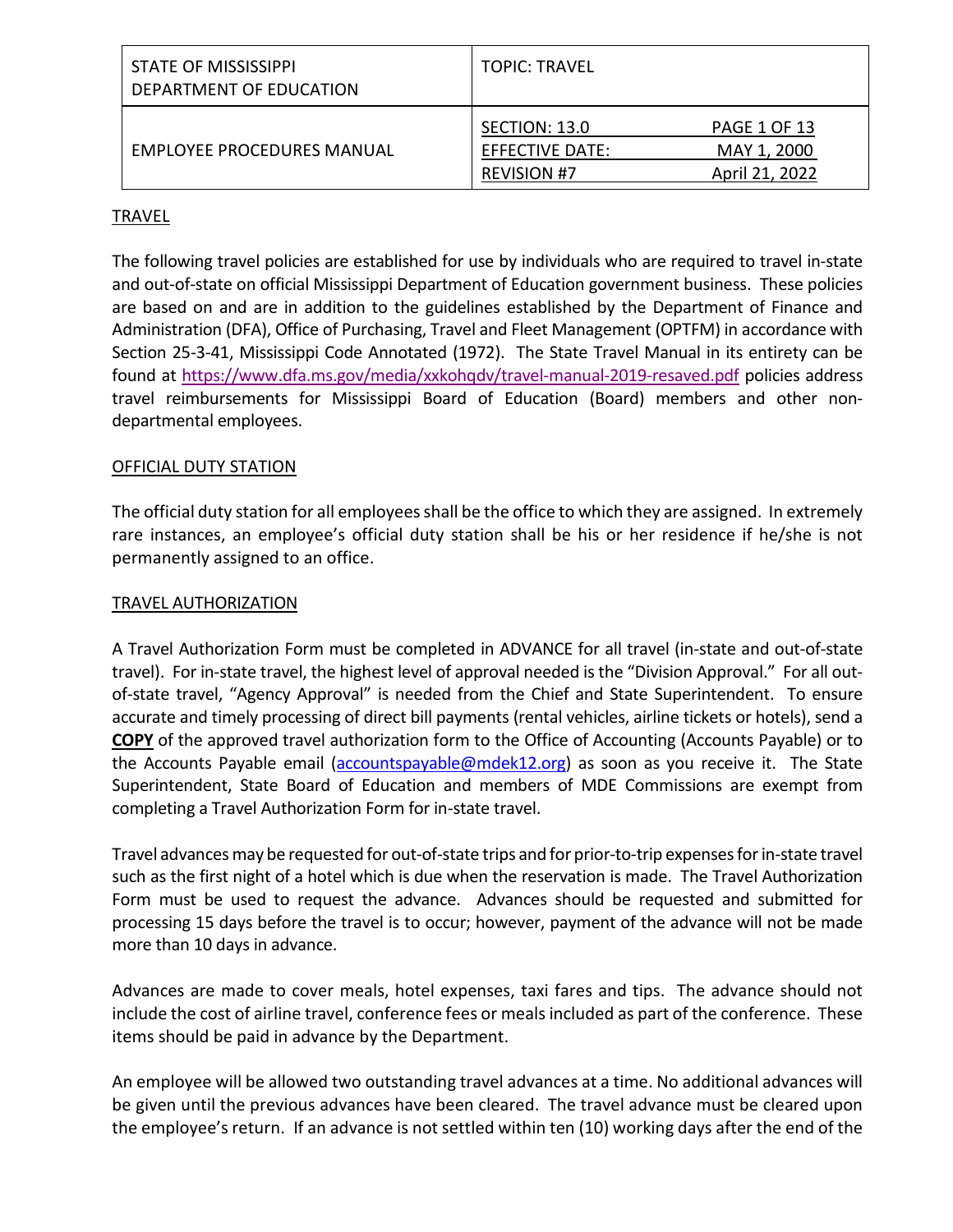| STATE OF MISSISSIPPI<br>DEPARTMENT OF EDUCATION | <b>TOPIC: TRAVEL</b>                                   |                                                      |
|-------------------------------------------------|--------------------------------------------------------|------------------------------------------------------|
| EMPLOYEE PROCEDURES MANUAL                      | SECTION: 13.0<br>EFFECTIVE DATE:<br><b>REVISION #7</b> | <b>PAGE 2 OF 13</b><br>MAY 1, 2000<br>April 21, 2022 |

## TRAVEL AUTHORIZATION (continued)

month in which travel was completed, the employee's paycheck will be held or their direct deposit stopped until the debt to the state is resolved.

DFA Office of Purchasing, Travel and Fleet Management travel policy, Section 105, requires state employees to use an eWaiver Request Form to request a waiver from any standard travel procedures; however, eWaivers are not required when pricing is found for less than the state contract pricing. This form should be submitted for approval prior to making any reservations or commitments. The form should be completely filled out and signed by the entity head or designee before submitting the form to the State Travel Office. Approval of the eWaiver Request Form will depend on the State Travel Office being able to clearly determine the anticipated cost to the State and/or any anticipated savings. The eWaiver Request Form should be attached to the employee's Travel Voucher when the voucher is submitted for reimbursement. The eWaiver Request Form is provided on the Accounting website in the Travel section at [www.mdek12.org/acct/forms.](http://www.mdek12.org/acct/forms)

# AUTOMOBILE TRAVEL

Actual mileage shall be calculated from the official duty station or residence and back or actual miles traveled, whichever is less. The most direct route to a destination should be claimed for reimbursement purposes. The travel voucher must indicate if any intermediate stops were made. Specific sites visited must be noted on the voucher in lieu of "Vicinity Travel."

A moratorium has been placed on the use of the Trip Optimizer System beginning April 8, 2022 and ending June 30, 2024. Per House Bill 1101, it is not required to prepare and submit the trip optimizer with the travel voucher. Employees will be reimbursed for each mile traveled; however, a printout of calculation of total miles traveled 100 miles or more must still be attached to the travel voucher.

# VEHICLE RENTAL

DFA has contracted with rental car companies for daily rates on car rentals originating both inside and outside the state of Mississippi. These rates are available to employees (not to contractors) when traveling out of town on Department business. Employees may rent a car from one of these automobile rental companies in lieu of traveling in their personal vehicle, when the TOS has been determined that renting is the cheapest option. Receipts will be required for the car rental, gasoline purchases, and parking fees (if the fee is in excess of \$10 per instance).

Once approval to rent is granted, the Accounting Director will provide the employee with the Mississippi corporate account number for vehicle rental. This number must be used in order to obtain the free Collision Damage Waiver/Loss Damage Waiver insurance coverage offered under the State contract. The rental car contract includes unlimited mileage and free collision insurance;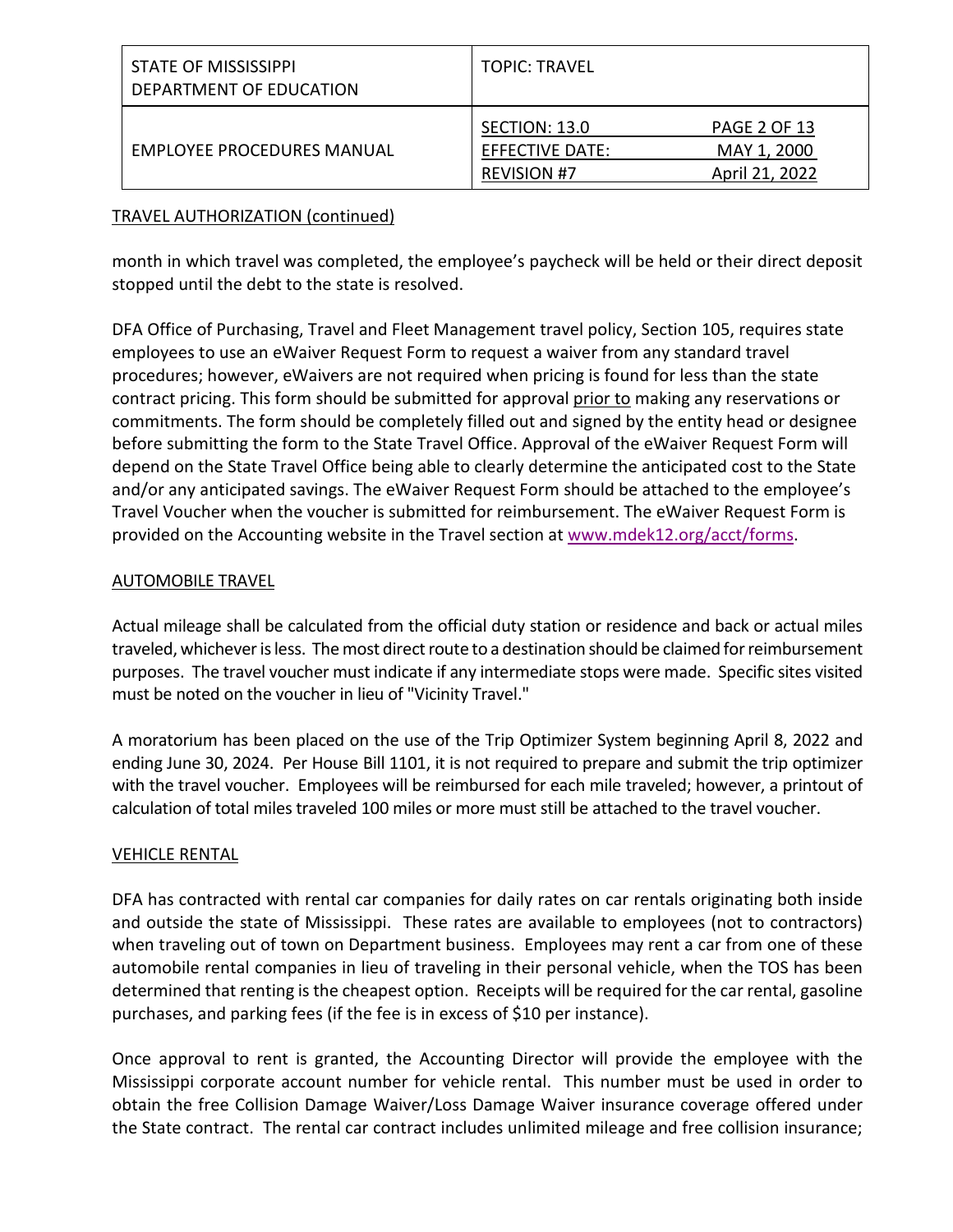| STATE OF MISSISSIPPI<br>DEPARTMENT OF EDUCATION | <b>TOPIC: TRAVEL</b>                                   |                                                      |
|-------------------------------------------------|--------------------------------------------------------|------------------------------------------------------|
| EMPLOYEE PROCEDURES MANUAL                      | SECTION: 13.0<br>EFFECTIVE DATE:<br><b>REVISION #7</b> | <b>PAGE 3 OF 13</b><br>MAY 1, 2000<br>April 21, 2022 |

## VEHICLE RENTAL (continued)

therefore, the option to purchase insurance from vendors should be declined and will not be reimbursed.

# RECEIPTS

Please refer to the specific areas within this section for details and exceptions concerning when receipts are required to be reimbursed for travel expenses. The procedures for recording and documenting expenses are also provided throughout this section. Generally, receipts are required for the following items:

- Lodging
- Transportation costs (taxis, buses, rental cars) if over \$10
- Hotel/Airport parking expenses if over \$10
- Tolls if over \$10
- Business telephone calls
- Registration fees
- Airline costs (in the few instances that the ticket is not directly charged to the agency)

# TIPS

- Meals The actual amount of tips paid up to 20% of the daily actual or allowed meal amount, whichever is less, will be reimbursed.
- Taxis/Shuttles Tips shall not exceed 20% of the fee.
- Baggage Handling Tips should be limited to a reasonable amount (\$2.00 per bag).

# MEALS

Reimbursement for meals is authorized only when travel involves an overnight stay. Employees will be reimbursed for the actual cost of meals not to exceed DFA's authorized limit. The current authorized meal reimbursement allowances are found on DFA website in the Purchasing, Travel and Fleet Management section at [www.dfa.ms.gov.](http://www.dfa.ms.gov/) This site also details the meal reimbursement allowances for the designated high-cost areas. The breakfast meal will be allowed when the departure time is prior to 6:00 a.m. and overnight travel is involved. The lunch meal will be allowable when time of departure is prior to 11:00 a.m., return is after 2:00 p.m., and overnight travel is involved.

The dinner meal will be allowed while traveling when the employee returns later than 8:00 p.m. and overnight travel is involved. "Early Departure" or "Late Arrival" must be footnoted on the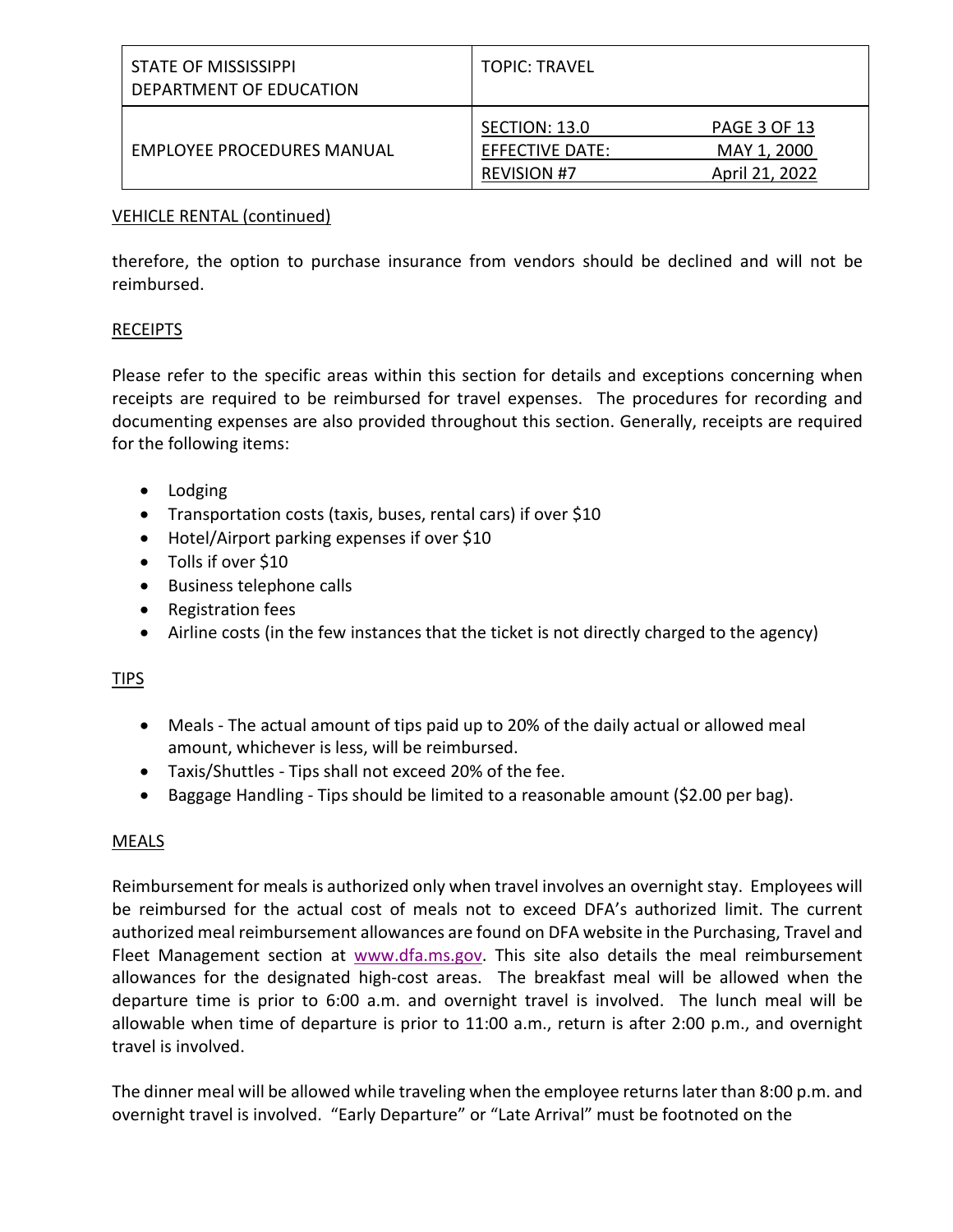| STATE OF MISSISSIPPI<br>DEPARTMENT OF EDUCATION | <b>TOPIC: TRAVEL</b>                                   |                                                      |
|-------------------------------------------------|--------------------------------------------------------|------------------------------------------------------|
| <b>EMPLOYEE PROCEDURES MANUAL</b>               | SECTION: 13.0<br>EFFECTIVE DATE:<br><b>REVISION #7</b> | <b>PAGE 4 OF 13</b><br>MAY 1, 2000<br>April 21, 2022 |

## MEALS (continued)

employee's Travel Voucher. Meal receipts are not required. In no instance will meals be reimbursable in the city in which the employee resides or uses as the official duty station.

Meal tips should be included in the actual meal expense unless the inclusion of the tips would cause the meals to exceed the maximum daily limitations placed on meals. If the daily limitation would be exceeded, the employee is allowed to record meal tips for each day under other authorized business expenses. Total meal tips shall not exceed 20% of the maximum daily meal reimbursement claimed.

Meals which are included as part of a conference registration fee shall not be reimbursable as meals on the employee's Travel Voucher. If the employee, for whatever reason, chooses not to consume the meal at the conference, he or she shall not be entitled to any reimbursement for the cost of the meal. If special circumstances exist, for example, a food allergy prohibiting one from eating the meal provided, an exception will be made if noted by the employee and signed by the Agency Head or designee and reimbursement will be provided for that meal. Fees charged for attending the official meetings of a convention or seminar where the meeting includes an additional meal cost not included in the registration fee which causes the employee to exceed the daily maximum meal allowance will be reimbursed if supported by an itemized receipt from convention officials.

## LODGING

Reimbursement for overnight lodging will be made when travel circumstances prevent departure and return travel in one day. Generally, any time an employee must travel a distance greater than 75 miles one way, he or she is eligible for overnight lodging. Since hotels charge for unkept reservations, changes in travel plans must be communicated to the hotel as soon as possible. Exceptions may be made for emergencies beyond the employee's control. Reimbursement for lodging expenses will be made for the amount paid, when supported by a receipt. When an individual has a choice, good judgment should be exercised in selecting the lodging to avoid unreasonable charges.

General government rates should always be requested at the time the reservation is made or confirmed and again when checking into the hotel. If unacceptable motel accommodations are available at the work destination, the Mississippi Department of Education may approve travel to the nearest town where acceptable accommodations are available. If the nearest town is out-of-state, no out-of-state travel form will be required; however, approval must be obtained. An individual may elect to stay overnight with friends or relatives within a 30 to 40-mile radius of the worksite. Such lodging is not a reimbursable expense; however, travel to and from the lodging site and the work site in lieu of a motel expense shall be allowable.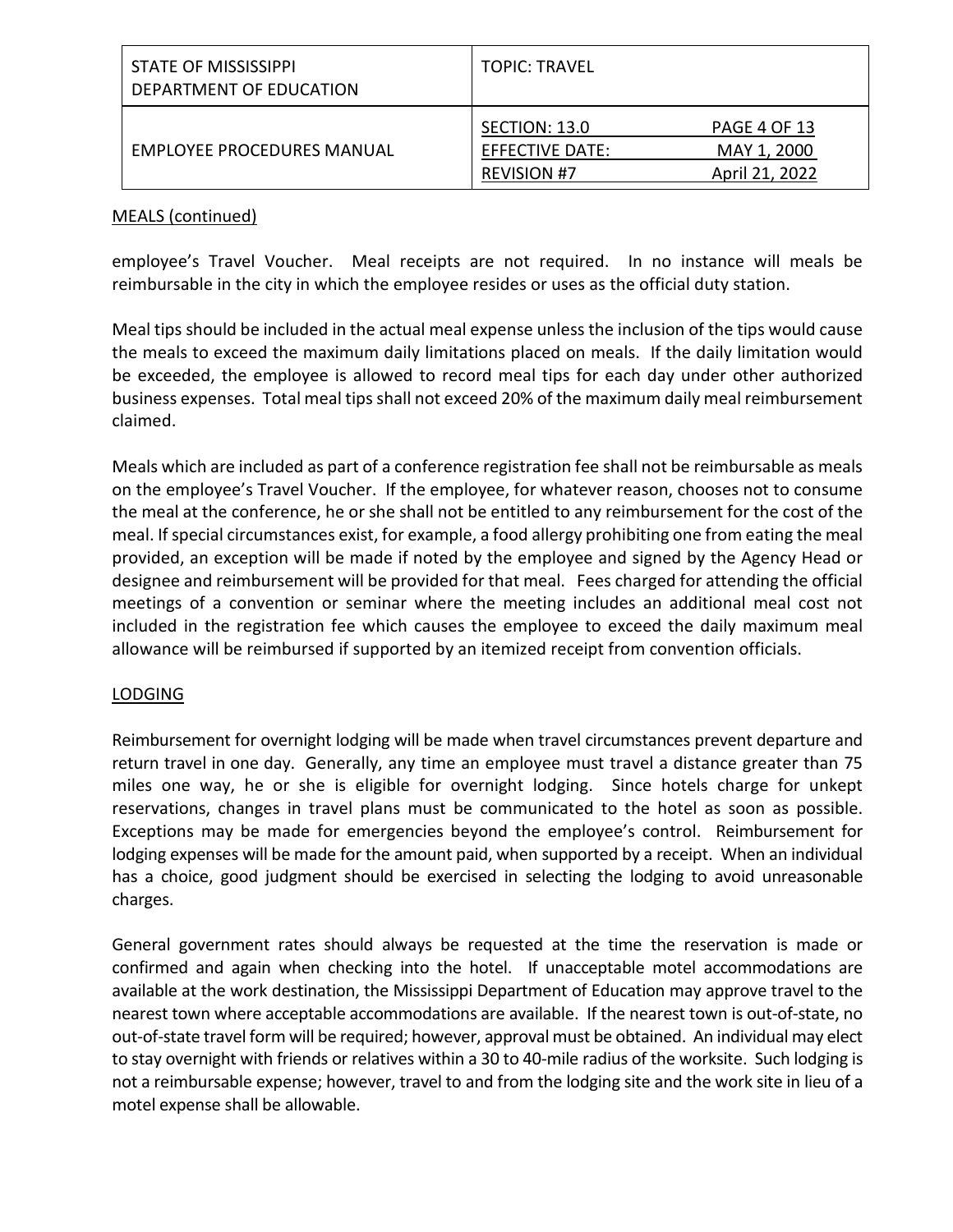| STATE OF MISSISSIPPI<br>DEPARTMENT OF EDUCATION | <b>TOPIC: TRAVEL</b>                                   |                                                      |
|-------------------------------------------------|--------------------------------------------------------|------------------------------------------------------|
| EMPLOYEE PROCEDURES MANUAL                      | SECTION: 13.0<br>EFFECTIVE DATE:<br><b>REVISION #7</b> | <b>PAGE 5 OF 13</b><br>MAY 1, 2000<br>April 21, 2022 |

# LODGING (continued)

All reimbursable expenses for lodging should be billed to the individual and not the Mississippi Department of Education. Lodging expense will not be reimbursable without a receipt, which is marked paid, showing a zero balance or accompanied by a credit card receipt. Only standard single room rates are allowable. If the individual utilizes or requires a rate other than the single occupancy rate, the hotel must certify the current rate for a single unit on the paid receipt. If two or more individuals share a motel room, separate invoices should be obtained which reports each individual's pro-rata share of the room costs. If the individual chooses to extend his or her stay for pleasure, he or she must note the leisure dates and hotel rate not authorized as official state business on the paid receipt. Lodging within the city of the individual's official place of residence is not an authorized expense.

All reservations should be guaranteed by credit card at the time they are made, especially if air travel is involved. If the room was not guaranteed and the employee arrives late to find his or her room unavailable, the Department shall not be responsible for reimbursing the employee for a higher room rate. If the employee chooses to return without accomplishing the travel objectives, the Department reserves the right to withhold all reimbursements associated with the trip.

# TRAVEL IN STATE-OWNED VEHICLES

The offices of Career and Technical Education, Schools for the Blind and Deaf, School of the Arts, and the Mail Room have state-owned vehicles which may be utilized when employees of these offices are required to travel. When it is apparent that repairs, tires, or batteries are needed, the operator must initiate a request to the appropriate director for this service. The Bureau Director or above will approve a request and submit it to Accounting for authorization, with the exception of an extreme emergency. All other repairs or purchases are not permitted without prior written approval. Under no circumstance shall repairs or purchases be made without prior approval.

When a state-owned vehicle is utilized, it should always be returned in the same condition as it was prior to travel. The gas tank should be filled, and the interior should be free from all trash.

As are the buildings of the Department, these state-owned vehicles are smoke-free environments.

State-owned vehicles will not be routinely used for transportation to and from private residences and the office (this does not apply to drivers who have commuting approval from DFA). If the employee must travel any earlier than he or she would normally be leaving for work, it will be permissible for the state vehicle to be driven home that night. This would also apply if the employee returns from his or her travel after the close of business.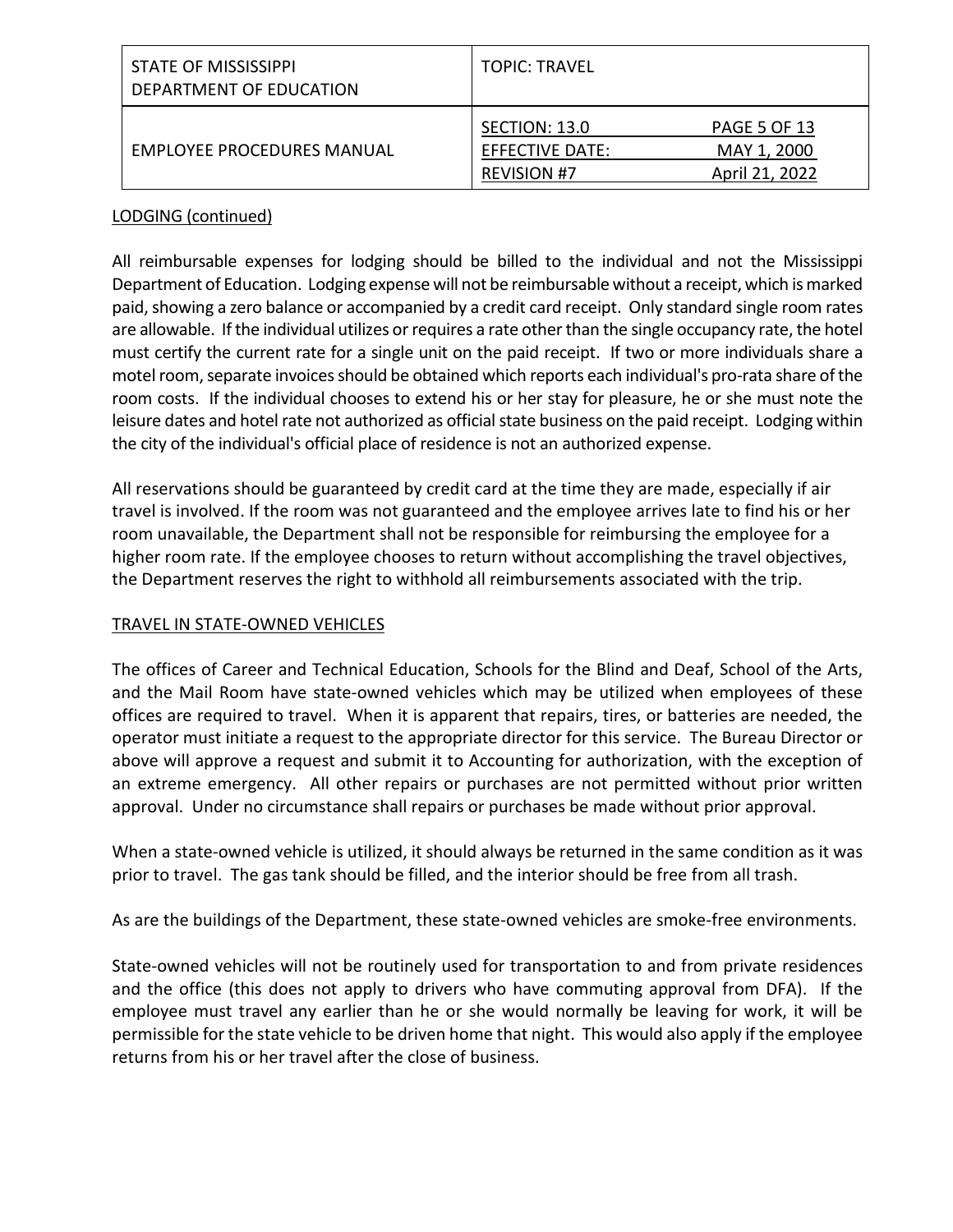| STATE OF MISSISSIPPI<br>DEPARTMENT OF EDUCATION | <b>TOPIC: TRAVEL</b>                                   |                                                      |
|-------------------------------------------------|--------------------------------------------------------|------------------------------------------------------|
| EMPLOYEE PROCEDURES MANUAL                      | SECTION: 13.0<br>EFFECTIVE DATE:<br><b>REVISION #7</b> | <b>PAGE 6 OF 13</b><br>MAY 1, 2000<br>April 21, 2022 |

## TRAVEL VOUCHERS

All Travel Vouchers should be prepared in ink or typed and should be delivered to the employees' immediate supervisor. The Travel Voucher must be reviewed for accuracy and compliance with state law and Department policy by a designated employee of the office and must be approved for payment by a supervisor of the employee. A duplicate of the approved voucher shall be submitted to Accounting along with the approved original Travel Voucher; the original receipts shall be attached to the original voucher and duplicate receipts with the duplicate voucher. A blank copy of the Travel Voucher and Travel Voucher Checklist are provided on the Accounting website in the Travel section at [www.mdek12.org/acct/forms.](http://www.mdek12.org/acct/forms)

Travel vouchers must be submitted to Accounting within 10 days following the end of the travel. Monthly travel vouchers must be submitted to Accounting within 10 days following the end of the month of the travel. If the travel vouchers are not submitted within the 10 days' timeframe, they may be rejected and not processed.

Only actual expenses shall be claimed on the Travel Voucher. Any claims above actual expenditures constitute fraud. In addition, any claim for reimbursement of an expense when the expense was actually paid by another constitutes fraud. Please refer to the Discipline Policy (Section 10.0) for actions which will be taken when fraud of this nature occurs.

The first page of the travel voucher must show the traveler's name as it appears in the payroll system, the employee's PID, dates of travel, provide a summary of the charges contained on the second and subsequent pages, and provide the account distribution for charging the trip. The MAGIC Internal Order should be reflected as part of the account distribution if the travel is to be charged to an Internal Order.

Second page of the travel voucher must show the points of travel and actual destinations. If abbreviations are used, a key chart should accompany the travel voucher to show exact travel locations.

The travel voucher must be signed by the traveler, verifier, and approver (Supervisor or above).

# **Responsibility of the Travel Verifier/Program Office**

The individual signing as the Verifier must perform a review of all documentation for correctness, completion, coding, and funds availability.

# **Responsibility of the Accounting Office**

The Office of Accounting is responsible for verifying that State and Department procedures were followed; ensuring advances are settled within the required timeframe; solving issues that arise when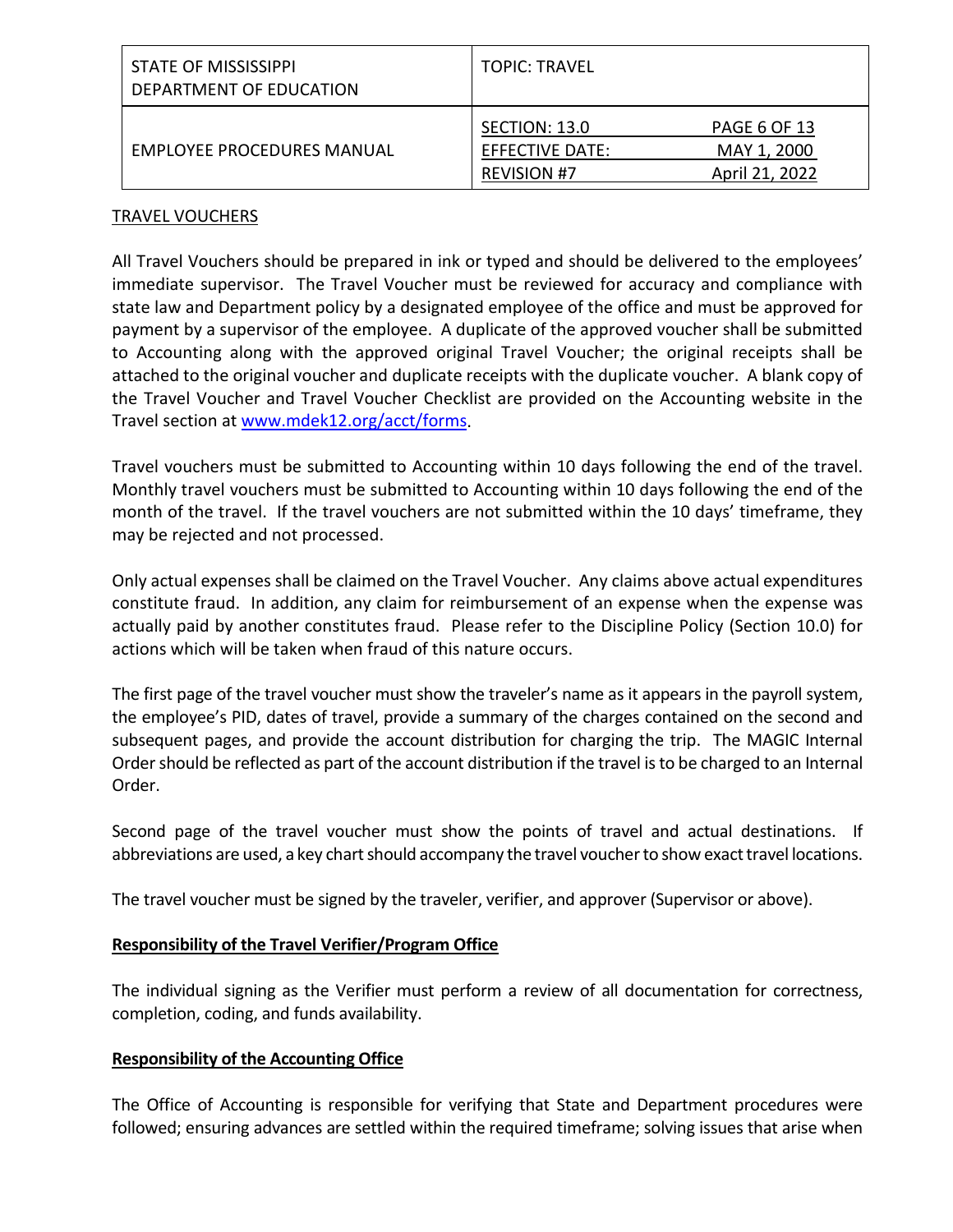| <b>STATE OF MISSISSIPPI</b><br>DEPARTMENT OF EDUCATION | <b>TOPIC: TRAVEL</b>                                   |                                                      |
|--------------------------------------------------------|--------------------------------------------------------|------------------------------------------------------|
| EMPLOYEE PROCEDURES MANUAL                             | SECTION: 13.0<br>EFFECTIVE DATE:<br><b>REVISION #7</b> | <b>PAGE 7 OF 13</b><br>MAY 1, 2000<br>April 21, 2022 |

### TRAVEL VOUCHERS (continued)

budget errors occur; making corrections; and providing assistance to travelers when needed.

## OUT-OF-STATE TRAVEL

#### Travel Agent

Whenever an employee travels by airplane or other public carrier, travel arrangements may be handled by a travel agency, except when attending a conference (see Conference Travel). An approved travel authorization form must be submitted to the travel agency prior to making arrangements. The travel agency will not book/issue any tickets without receiving the travel authorization form signed by the State Superintendent. The confirmation from the travel agency must be attached to the Travel Voucher for a reimbursement to be made.

Should an employee desire to rent a vehicle, refer to the Vehicle Rental section. Rental cars for out of state travel must be pre-approved by the Division Chief.

### Conference Travel

If the employee is attending a conference which has reserved a block of rooms for its attendees, the employee may make his or her own reservations utilizing the information supplied by the conference. If the conference has negotiated airfare rates, the employee may contact the travel agency and provide the airfare rates and other pertinent information. An approved travel authorization form signed by the State Superintendent must be submitted to the travel agency prior to making arrangements. The travel agent will make the airline reservations utilizing the data to obtain the same rate. The conference brochure detailing the room rates must accompany the employee's Travel Voucher for DFA to provide reimbursement.

## Travel by Public Carrier

All travel arrangements for out-of-state travel on a public carrier may be made through a travel agency. An approved travel authorization form must be submitted to the travel agency prior to booking a flight. The travel agency will not book/issue any tickets without receiving the travel authorization form signed by the State Superintendent.

The travel agency will charge the Department's business travel account (BTA) and invoice the Department on a monthly basis. When completing the Travel Voucher, airline, bus, or train travel costs should not be included on the voucher. The Department will be invoiced by the BTA for these fares.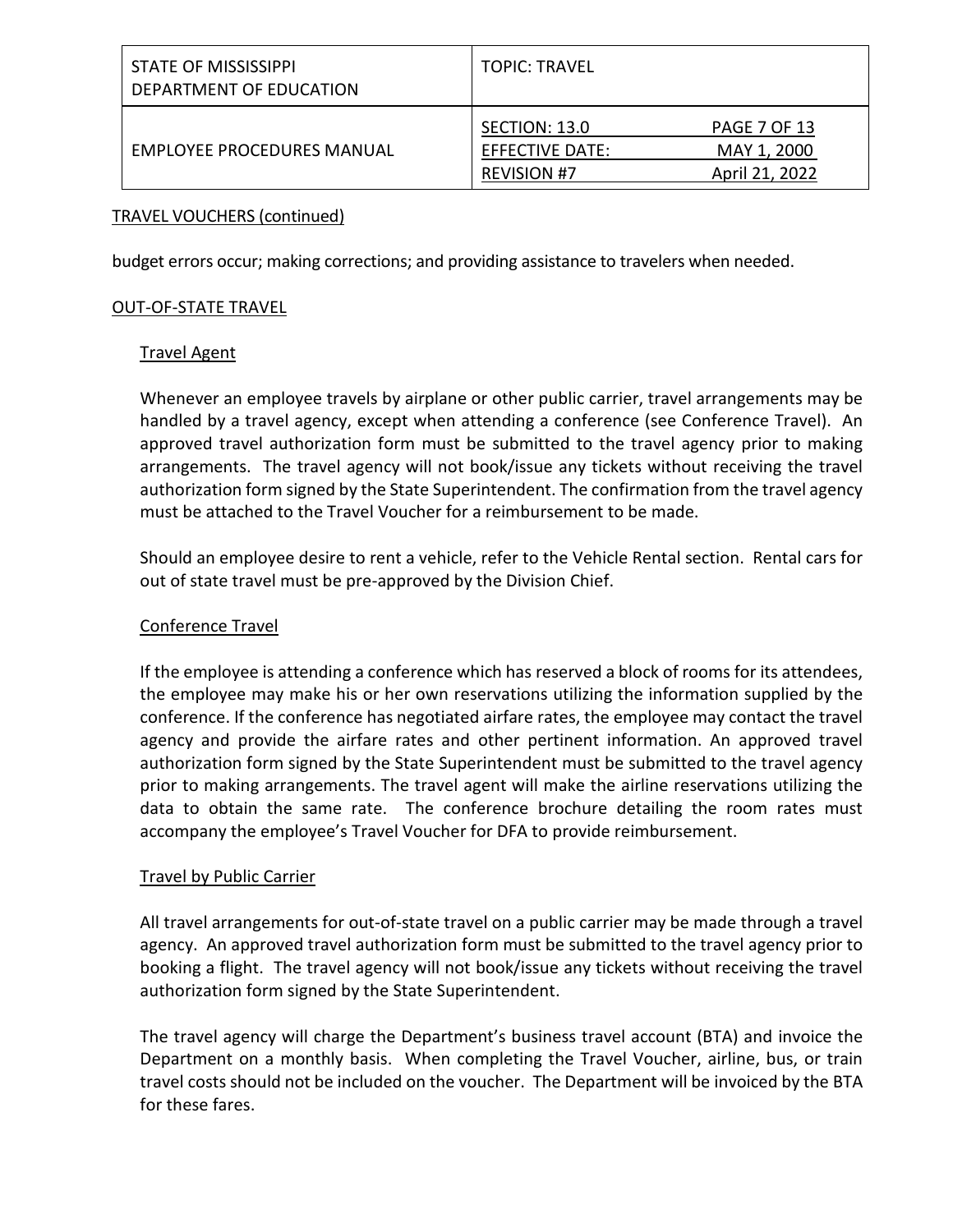| <b>STATE OF MISSISSIPPI</b><br>DEPARTMENT OF EDUCATION | <b>TOPIC: TRAVEL</b>                                          |                                                      |
|--------------------------------------------------------|---------------------------------------------------------------|------------------------------------------------------|
| EMPLOYEE PROCEDURES MANUAL                             | <b>SECTION: 13.0</b><br>EFFECTIVE DATE:<br><b>REVISION #7</b> | <b>PAGE 8 OF 13</b><br>MAY 1, 2000<br>April 21, 2022 |

Travel by taxicab, bus, shuttle, etc. should be indicated as a part of "Other Authorized Expense" on the Travel Voucher.

For all flights which are not booked through one of the contract travel agencies, the Department must maintain in its files a cost comparison showing a minimum of two (2) fares. This cost comparison must show the fare and any issuance cost and must show a savings, and shall be submitted along with the employee's Travel Voucher. Neither of these quotes should be through a travel agency if they will not be used.

# Airline Penalty Fares

DFA has adopted the policy that, if possible, airline penalty fares shall be utilized when needed. The DFA Office of Fiscal Management will honor requisitions for warrants in payment of penalties or administrative fees when business circumstances require that schedules be changed or canceled. Such tickets are non-transferable. Although the ticket is issued in the employee's name, the ticket belongs to the State.

Most carriers require that changes be made and re-ticketed on or before the departure date of each ticketed flight. An employee may be able to exchange the return portion for a fee. The carriers may also charge a fee for customers who are on standby for an alternate flight on their ticketed day of departure. Check with the airline or the travel agent for more information. A receipt for any fees charged should be attached to the Travel Voucher for reimbursement.

To obtain the lowest possible penalty fare, airline travel should be booked as far in advance as possible.

Where the employee is required to go a day early to qualify for a low-priced penalty airfare, the State will pay the additional lodging and meal expenses not to exceed the amount of savings in the airfare.

Reimbursement for travel in private vehicles is governed by guidelines established by DFA. Reimbursement will not exceed the lowest unrestricted air fare or contract air fare. For the purpose of determining reimbursable driving expenses in lieu of air travel cost for out-of-state travel, the following driving expenses will be included:

- En route meals
- En route lodging
- Mileage cost

The total cost of these items will be compared to the cost of the lowest unrestricted air fare plus the cost of all required ground transportation at the destination point. The employee will then compare these two totals and request reimbursement for the lesser of the two.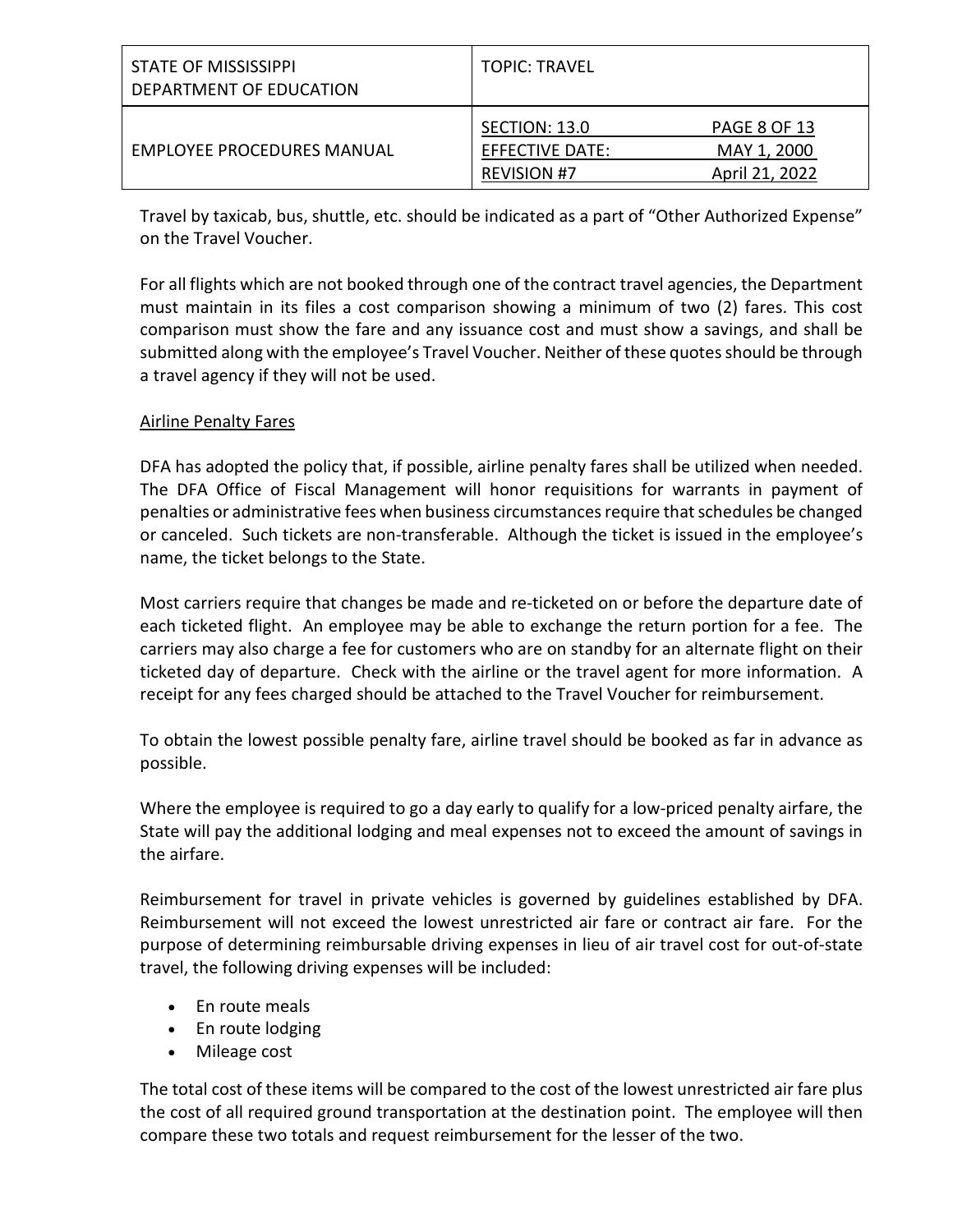| STATE OF MISSISSIPPI<br>DEPARTMENT OF EDUCATION | <b>TOPIC: TRAVEL</b>                                   |                                                      |
|-------------------------------------------------|--------------------------------------------------------|------------------------------------------------------|
| <b>EMPLOYEE PROCEDURES MANUAL</b>               | SECTION: 13.0<br>EFFECTIVE DATE:<br><b>REVISION #7</b> | <b>PAGE 9 OF 13</b><br>MAY 1, 2000<br>April 21, 2022 |

# OUT-OF-STATE TRAVEL (continued)

Should the comparison result in the reimbursement request being for the driving expenses, expense vouchers must include a written statement SPECIFICALLY making the following statement:

| "It is less expensive for             | (employee name) to use |
|---------------------------------------|------------------------|
| his/her private vehicle for travel on | (dates) from           |
| (origin) to                           | (destination)."        |

If this comparison results in the reimbursement request being for the air travel cost, the following statement must accompany the travel request:

"The request for travel reimbursement is based on "flying total cost," which is the lesser of "driving total cost" and "flying total cost."

In each of these cases, an itemized listing of expenses for the comparison is to accompany the travel reimbursement request.

When two or more employees travel in one private vehicle, only one travel expense at the authorized reimbursement rate per mile shall be allowed.

## Travel in State-Owned Vehicles or Airplanes

All requests to utilize a plane from the State Aircraft Pool or private charter must have prior written approval by the State Superintendent or his designee. To request a state-owned automobile for out-of-state travel, the procedures in the In-State Travel section apply.

Out-of-state travel expenses shall be recorded on the out-of-state portion of the Travel Voucher. The original voucher must include all original receipts, the request for out-of-state Travel Authorization form, the travel advance request when appropriate, and the yellow copy of the travel agency's itinerary.A duplicate voucher and duplicate documentation must also be submitted with the original.

## INTERNATIONAL TRAVEL

## Prior Approval and Travel Advances

Travel outside the continental limits of the United States, (Canada, Hawaii, Puerto Rico and Mexico are outside) requires prior approval from DFA. The employee should complete a Travel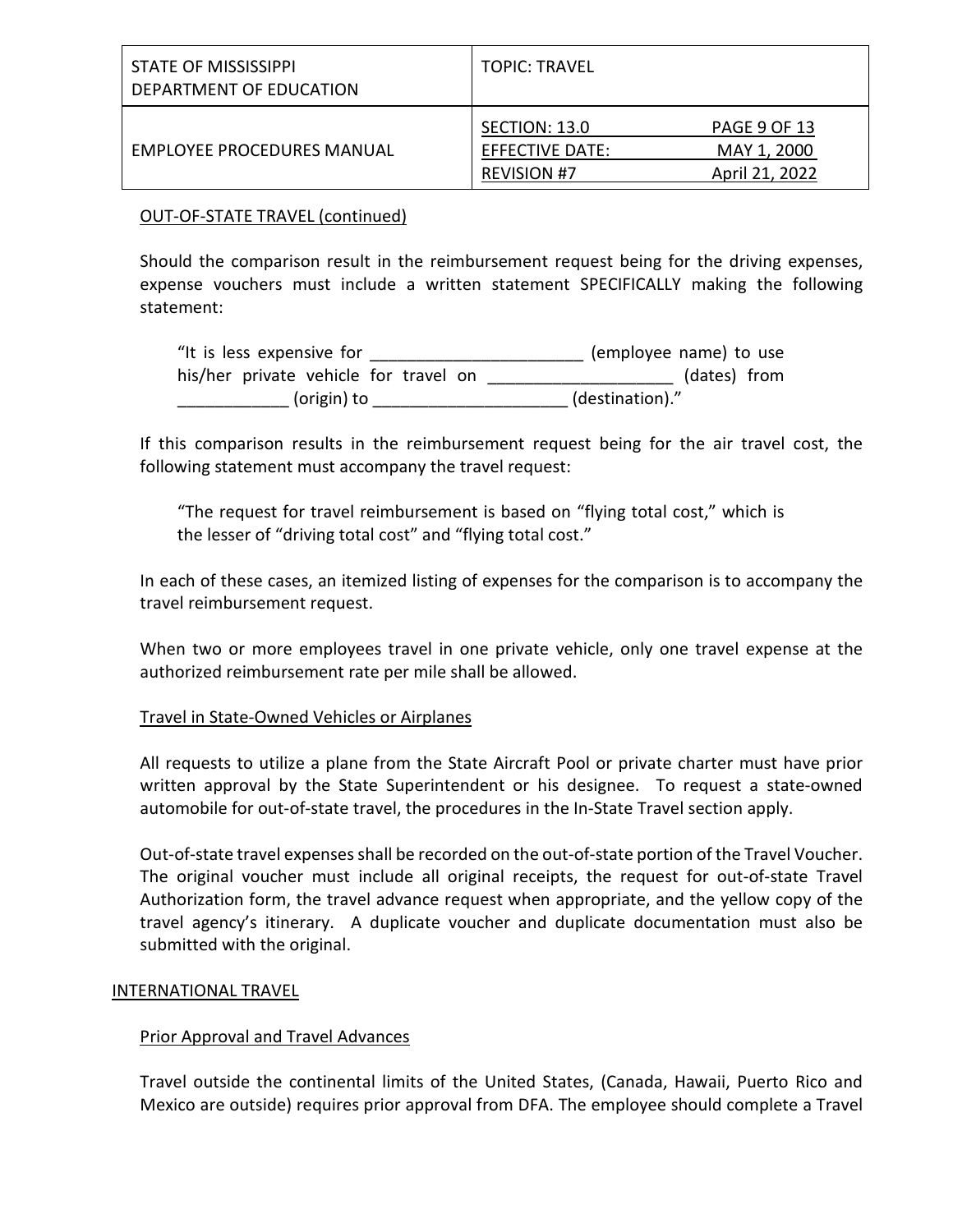| STATE OF MISSISSIPPI<br>DEPARTMENT OF EDUCATION | <b>TOPIC: TRAVEL</b>                                   |                                                       |
|-------------------------------------------------|--------------------------------------------------------|-------------------------------------------------------|
| <b>EMPLOYEE PROCEDURES MANUAL</b>               | SECTION: 13.0<br>EFFECTIVE DATE:<br><b>REVISION #7</b> | <b>PAGE 10 OF 13</b><br>MAY 1, 2000<br>April 21, 2022 |

# INTERNATIONAL TRAVEL (continued)

Authorization form for approval of international travel. See the Travel section on the Accounting website at [www.mdek12.org/acct/forms.](http://www.mdek12.org/acct/forms) for a copy of the Travel Authorization form. The form must include all Department approvals. The Bureau Director or above, and the State Superintendent sign the Travel Authorization form for international travel. The Travel Authorization form requesting approval for international travel must be submitted to DFA at least 15 days before the trip.

The Travel Authorization form has a space for the employee to request an advance; noting the amount requested on this form will suffice for the employee to receive an advance for international travel.

DFA will return the approval form indicating if the international travel is approved or denied. This form is required for recording travel expenses and receiving reimbursement.

## Travel Arrangements

All travel arrangements, including airline tickets, lodging, and rental car services, may be made through a travel agency. An approved travel authorization form must be submitted to the travel agency prior to booking a flight. The travel agency will not book/issue any tickets without receiving the travel authorization form signed by the State Superintendent. The travel agency will assist the employee in obtaining passports and visas when they are needed. In addition, the travel agency will inform the employee if any immunizations are required. It is not necessary to contact the travel agency for any changes in travel arrangements required either voluntarily or involuntarily after departure from the continental United States. If the change results in additional costs, a letter of justification must accompany the Travel Voucher.

All international travel expenses should be recorded on the out-of-state portion of the Travel Voucher.

The Travel Voucher should be completed as detailed in the Out-of-State Travel section above and submitted when the employee returns from the international trip. In addition, the actual expenses must be recorded on the original Request for Approval of International Travel form. If the expenditures exceeded the estimated cost, reimbursement for the additional cost will not occur until supplemental approval is granted from all officials approving the original travel agent. In order to obtain supplemental approval, a letter of justification must accompany the Travel Voucher and the completed Request for Approval of International Travel form.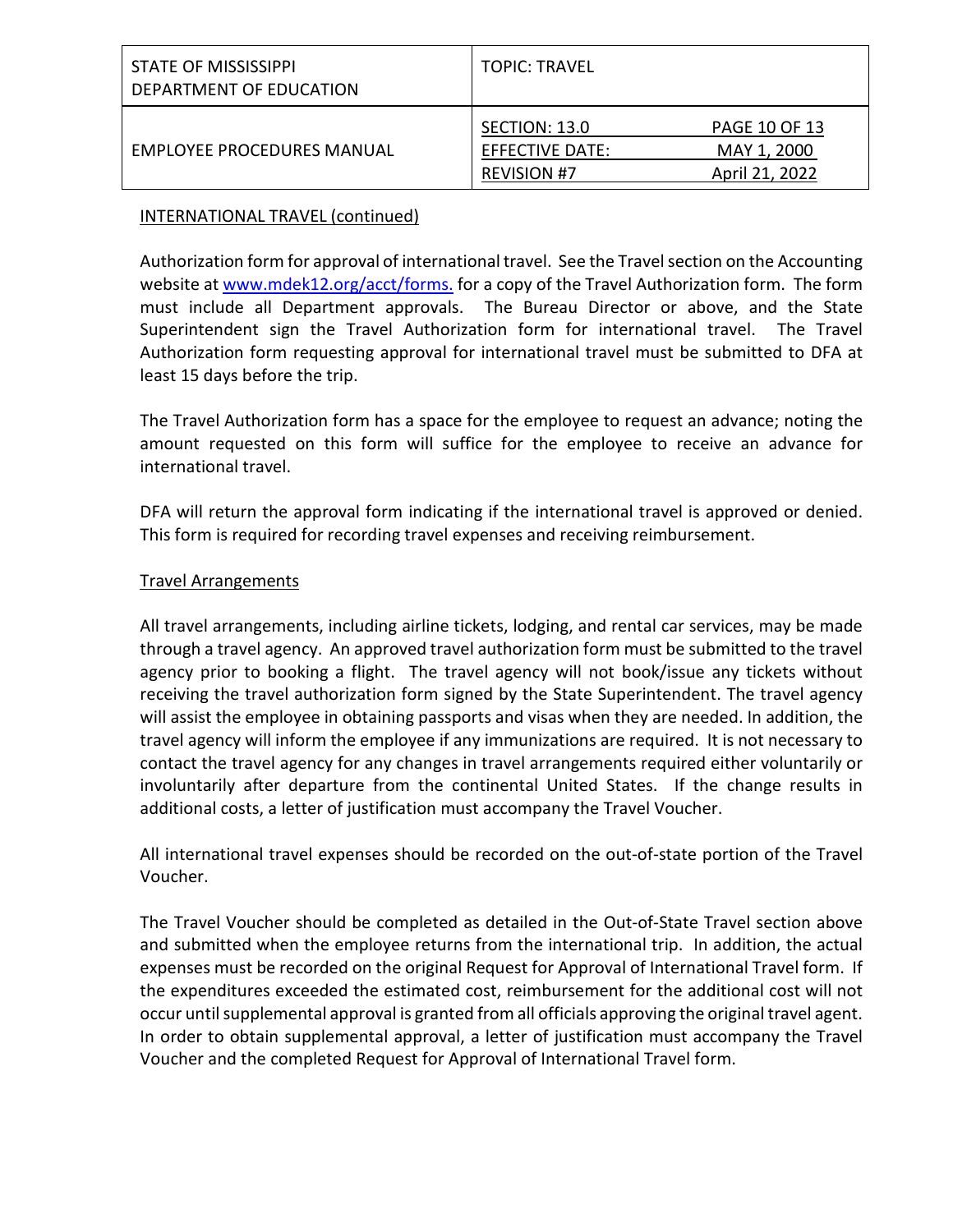| STATE OF MISSISSIPPI<br>DEPARTMENT OF EDUCATION | <b>TOPIC: TRAVEL</b>                                   |                                                       |
|-------------------------------------------------|--------------------------------------------------------|-------------------------------------------------------|
| EMPLOYEE PROCEDURES MANUAL                      | SECTION: 13.0<br>EFFECTIVE DATE:<br><b>REVISION #7</b> | <b>PAGE 11 OF 13</b><br>MAY 1, 2000<br>April 21, 2022 |

## CONFERENCE AND CONSULTANT/CONTRACT TRAVEL

Individuals who are contract employees of the Department may be authorized to receive travel reimbursement from departmental funds. This type of authorization may be granted to enable the members of the Board to travel on departmental business, a consultant or contract worker hired by the Department to travel while performing services, or to allow school district employees to attend a pre-approved conference. Often special conditions apply to this type of travel. The mileage, hotel, meals, and other travel expenses may be reimbursed at special (lower) rates.

The allowable reimbursable rates will depend on the arrangement made by the office hosting the conference or authorizing the travel. If no special rate is arranged by the office, the approved department rates will apply. Payments for consultant travel are charged to the budget category Contractual Services, not the Travel category.

In order for a non-departmental employee to receive reimbursement, the following must occur:

- The individual must receive written authorization for travel from the Bureau Director or above, and all special rates and considerations for travel must be noted in the letter.
- The Travel Voucher and a copy of the written authorization for travel must be submitted to the authorizing office for verification.
- Once the office has verified the Travel Voucher(s), a Consultant Services Authorization form must be prepared.
- **Effective March 1, 2020, all consultant travel must include meal receipts to be reimbursed** for allowable meals.
- The Travel Voucher, approved Consultative Authorization form, and all supporting documentation (including the authorization letter) should be submitted to Accounting for payment.

See the Travel section on the Accounting website at [www.mdek12.org/acct/forms](http://www.mdek12.org/acct/forms) for a copy of the Consultant Travel forms.

## TRAVEL REIMBURSEMENT

## Other Expenses

Other actual expenses which will be reimbursed include parking fees, taxi fares, rental car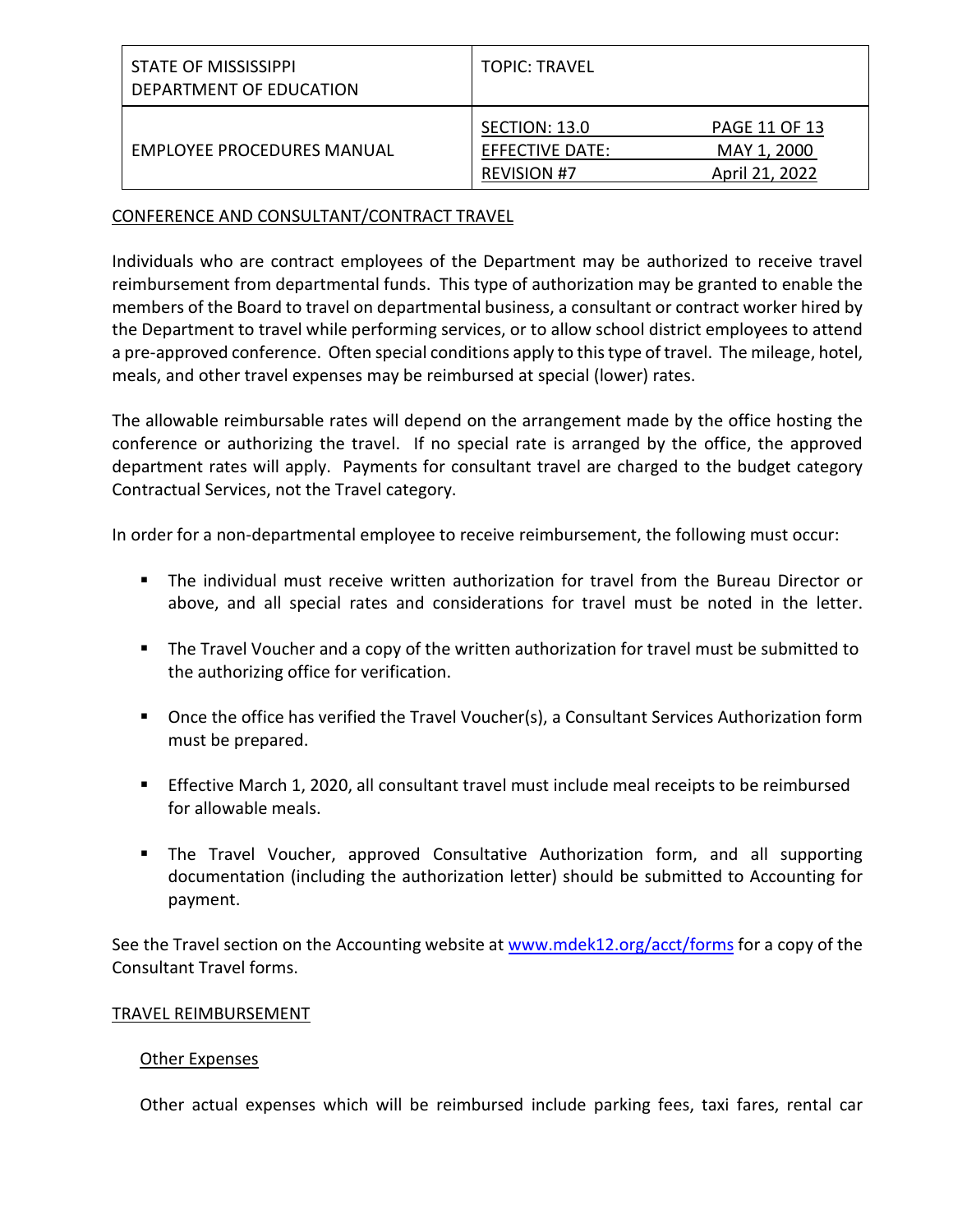| STATE OF MISSISSIPPI<br>DEPARTMENT OF EDUCATION | <b>TOPIC: TRAVEL</b>                                          |                                                       |
|-------------------------------------------------|---------------------------------------------------------------|-------------------------------------------------------|
| <b>EMPLOYEE PROCEDURES MANUAL</b>               | SECTION: 13.0<br><b>EFFECTIVE DATE:</b><br><b>REVISION #7</b> | <b>PAGE 12 OF 13</b><br>MAY 1, 2000<br>April 21, 2022 |

### TRAVEL REIMBURSEMENT (continued)

charges, gasoline for rental cars, and toll road charges. Certain expenditures of this nature require that the receipt be submitted with the Travel Voucher.

Charges for transportation, such as buses, taxis, etc. shall be allowed while traveling on official business. Taxicab charges shall be allowed at the point of origin from an office to the air terminal or from the air terminal to the office. Charges shall be allowed from the air terminal. These expenses must be coded as other travel cost on the Travel Voucher.

Parking expenses incurred for airports and hotels are reimbursable when supported by a receipt, if over \$10. Business telephone calls require a receipt for reimbursement to occur. If the telephone charge is reflected on the hotel bill, no other receipt will be necessary. The charge must be circled, and the nature of the call must be indicated. Personal calls are not reimbursable expenses.

Registration fees for conferences, seminars, etc. are allowable expenses. Whenever possible, the employee should pre-register and have the Department prepay the expense. If the Department does not prepay the fees, the employee may be reimbursed for the expense provided he or she has prior approval and a receipt accompanies the Travel Voucher. Tips for meals will be reimbursable provided they do not exceed 20% of the allowable daily rate or actual meal cost, whichever is less. Tips which do not exceed 20% of the claimed expenditure are allowed for out-of-state ground transportation. Baggage carriers may also be tipped when they assist the employee with his or her luggage. For additional information on tips, refer to page 6.

Necessary travel expenses do not include personal expense items such as entertainment, liquor charges, telephone calls to family members, and trip insurance.

## VENDOR BENEFITS FOR TRAVELERS

Several companies offer benefits to frequent travelers. These benefits, which are normally awarded on a point system, include free or reduced airplane tickets or hotel rooms. Any bonus or promotional gratuity received as a result of official state travel shall be used to offset or reduce the cost of subsequent official state travel. Under no circumstances can the traveler keep a bonus or other promotional gratuity, so earned, for his own personal use. As sufficient points are accumulated, resulting from state-paid travel, free ticket coupons will be applied for by travelers and used to offset official state travel costs. Follow airline procedures to exchange the miles for a ticket. The Department may utilize points earned by one employee for another employee who will be traveling. There is no prohibition on earning the points and participating in any of the programs offered by these companies providing these guidelines are followed.